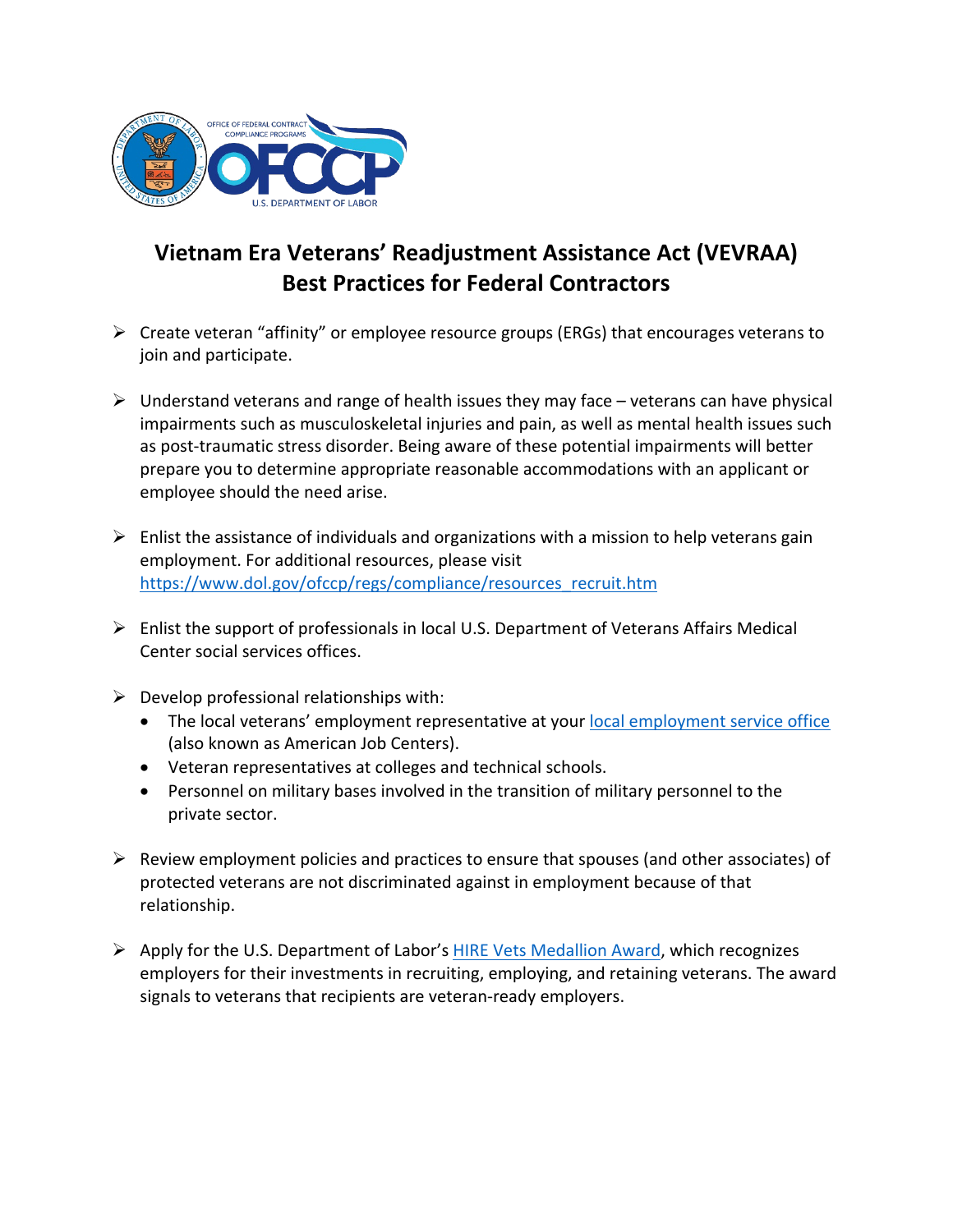- $\triangleright$  Learn how OFCCP ensures equal employment opportunity for military spouses through [Directive 2020-01](https://www.dol.gov/ofccp/regs/compliance/directives/dir2020_01.html) and the [answers to frequently asked questions](https://www.dol.gov/ofccp/regs/compliance/faqs/MilitarySpousesFAQs.htm) related to military spouses. In addition, the Veterans' Employment and Training Service provides employment [resources for military spouses.](https://www.veterans.gov/milspouses/)
- $\triangleright$  For additional resources on the best practices for veterans with disabilities, please visit <https://www.dol.gov/ofccp/Section503-FocusedReviews/files/Section503BestPractices.pdf>
- $\triangleright$  Use veteran buddy/mentoring programs. According to Military.com, a best practice would be to identify veterans willing to sponsor new hires through the orientation, onboarding, and growth, or consider engaging civilian employees who have a passion for the veteran experience and who can serve as a guide for the veteran employee who will likely have questions during their career at the company.
- $\triangleright$  Recruit at veteran job fairs.
- Include the related Military Occupational Specialty (MOS) when advertising jobs.
- $\triangleright$  Proactively evaluate personnel data of protected veterans, protected veteran spouses (to the extent data is available), and protected veterans with disabilities – including, hiring, promotions, and compensation data – to determine if any unlawful disparities exist.